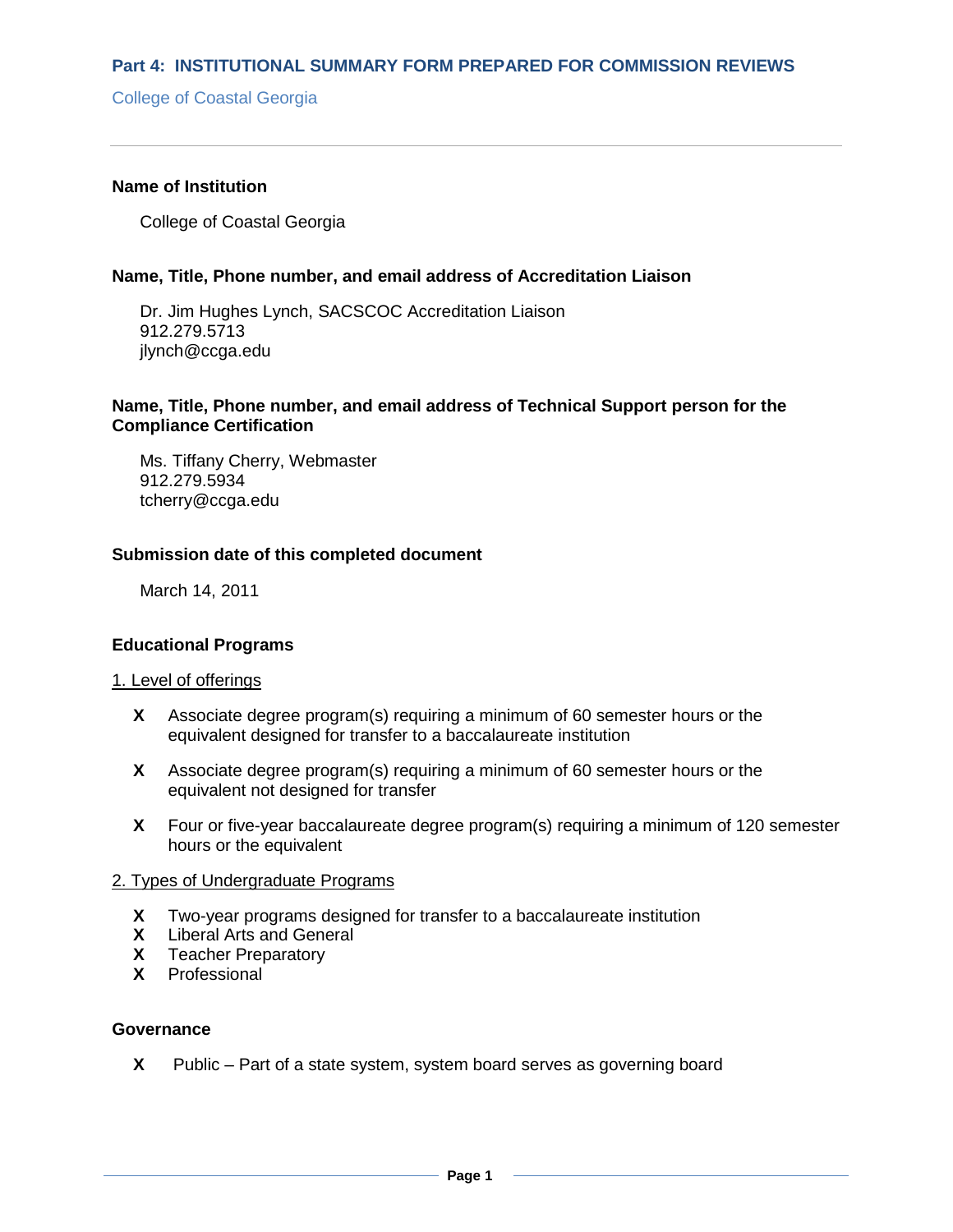# College of Coastal Georgia

### **Institutional Information for Reviewers**

### 1. History and Characteristics

*Provide a brief history of the institution, a description of its current mission, an indication of its geographic service area, and a description of the composition of the student population. Include a description of any unusual or distinctive features of the institution and a description of the admissions policies (open, selective, etc.).* 

As part of the University System of Georgia (USG), the College of Coastal Georgia is located in Brunswick, the center of the Golden Isles, a growing community of more than 100,000 people, midway between Savannah, Georgia and Jacksonville, Florida.

On July 1, 2008, Coastal Georgia Community College became the College of Coastal Georgia following its designation as a state college within the USG.

At its meeting in December 2008, SACSCOC granted the College initial approval as a Level II institution to offer baccalaureate degrees in business administration, early childhood/special education, middle grades education, and nursing. The substantive change review team visited the campus in February 2010 and had no "recommendations" for the College. At its June 2010 Board of Trustees meeting, SACSCOC reconfirmed the College as a Level II institution authorized to offer baccalaureate degrees. In March 2009, as part of the transition to state college status, the College sought and received approval to discontinue the technical college programs effective July 1, 2009.

In April 2010, in an effort to continue its progress as a new state college, the USG Board of Regents approved the offering of baccalaureate degree programs in biological sciences and health informatics. SACSCOC subsequently approved both degree programs on August 5, 2010.

The College's mission statement reads as follows:

*As a state college of the University System of Georgia, the College of Coastal Georgia offers targeted baccalaureate programs of study, pre-baccalaureate programs of study for transfer, associate of arts and associate of science degrees, and serves as a portal to graduate education. It is the mission of the College to*

- *1. foster academic excellence and individual development in a supportive environment that expands access to higher education and career preparation and enriches student lives;*
- *2. investigate, capture and disseminate 21st century knowledge and skills, blending student-centered classroom education and innovative service learning to provide students with a solid foundation to support lifelong and leadership and appreciation for social responsibility, global awareness, diversity, and engaged entrepreneurship;*
- *3. provide accessible and affordable higher education to a wide spectrum of learners, from recent high school graduates to returning adults; and*
- *4. engage actively with the community and region through many avenues, including professional development programs, economic development partnerships, service learning, public service activities, early college programs, applied scholarship, and cultural enrichment experiences.*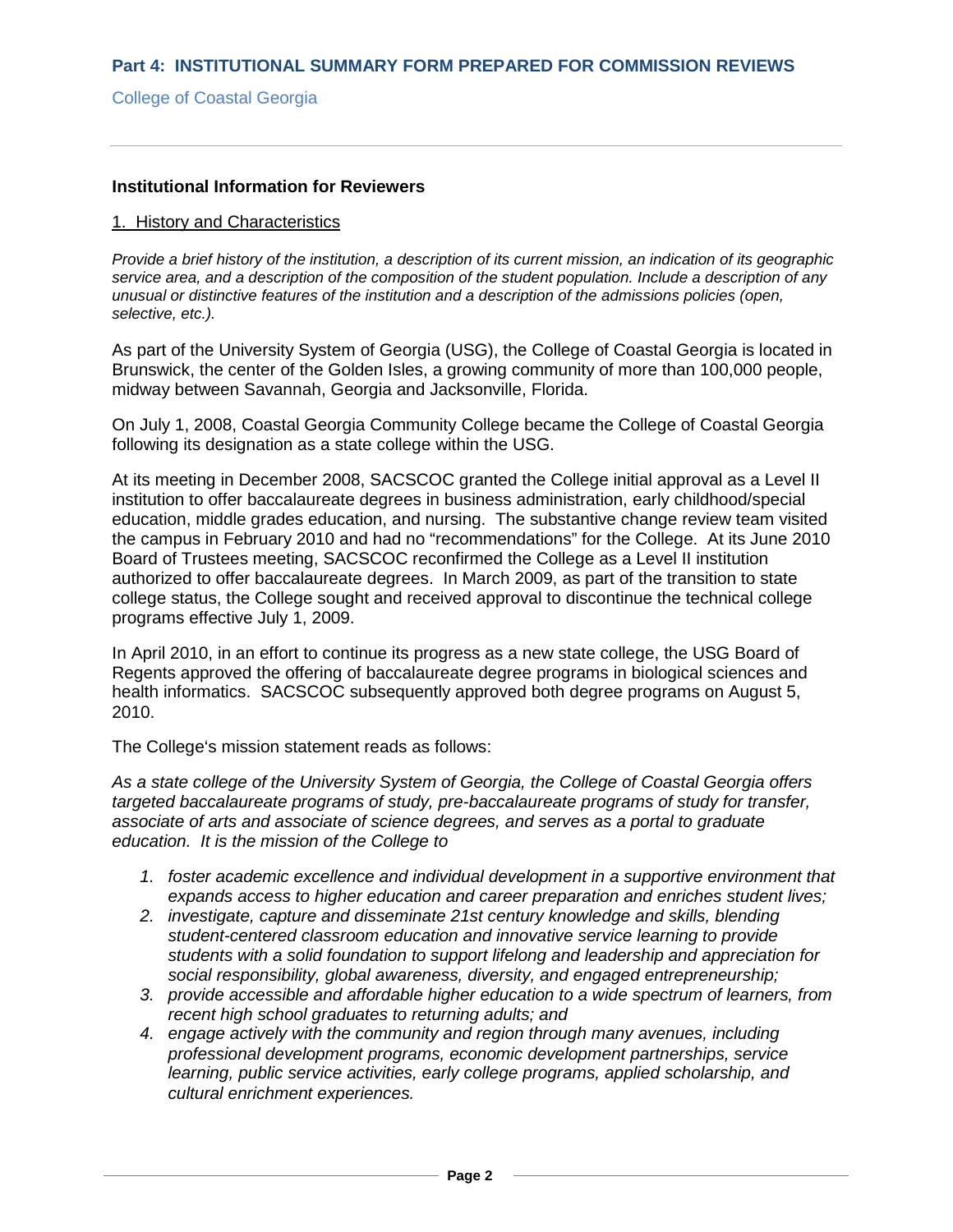## College of Coastal Georgia

In Fall Semester 2010, the College had a total student enrollment of 3,438 students. With 80 percent of the student body hailing from neighboring Brantley, Camden, Glynn, McIntosh, and Wayne Counties, the College has a healthy mixture of traditional and non-traditional students. The College is composed of 70 percent female and 30 percent male students, with 52 percent under the age of 23.

Effective Summer Session 2011, the College will require that freshmen applicants submit either SAT I or ACT test scores and meet the Freshman Index, which is based on a combination of either a student's SAT I or ACT assessment score and high school grade point average (HSGPA). Further, the College has developed institutional and program-specific admission policies that are appropriate for its institutional mission and vision.

## 2. List of Degrees

*List all degrees currently offered (A. S., B.A., B.S., M.A., Ph.D., for examples) and the majors or concentrations within those degrees, as well as all certificates and diplomas.*

# **Bachelor of Business Administration**

• General Business

### **Bachelor of Science**

- Biological Sciences
	- o Coastal Ecology track
	- o Pre-Professional track
	- o Secondary Education track
- Health Informatics

## **Bachelor of Science in Education**

- Early Childhood / Special Education
- Middle Grades Education

## **Bachelor of Science in Nursing**

- Pre-Licensure BSN track
- RN-to-BSN track

## **Career Associate**

- Clinical Laboratory Technology
- Hospitality Management
	- o Culinary Arts track
	- o Hotel Operations track
- Nursing
- Radiologic Science

# **Associate of Arts for Transfer**

# **Associate of Science for Transfer**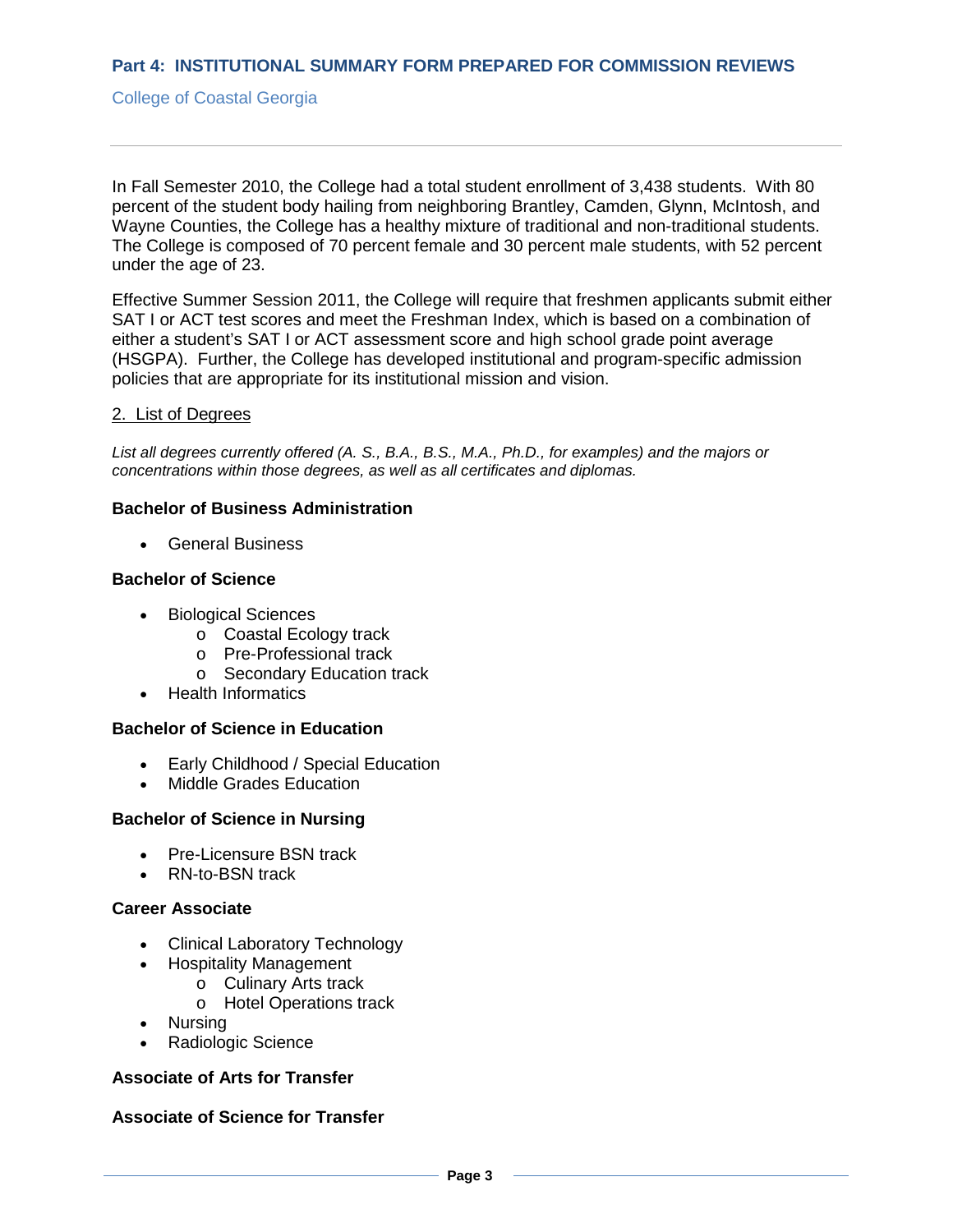### College of Coastal Georgia

## 3. Locations and Distance Education

*List locations (country, state, and city) where course work toward a degree, diploma, or certificate can be obtained primarily through traditional classroom instruction. For each site, indicate the partial or complete degree offered and, for each degree, certificate, or diploma, whether a student can obtain 50 percent of credits toward any of the educational programs.*

The College of Coastal Georgia is situated in Brunswick, Georgia, and positioned midway between Savannah, Georgia and Jacksonville, Florida. The campus is conveniently located in the center of the Golden Isles, a growing community of more than 100,000 people.

Founded in 1961, as Brunswick College, the institution has gone through various transformations. Focusing on the needs of the surrounding communities, in 1996, the College became Coastal Georgia Community College.

In November 1993, the College submitted a substantive change proposal to develop an offcampus site in Camden County, Georgia, to offer the associate for transfer and the associate degree as a non-transfer career degree. The proposal was approved by the Southern Association of College and Schools Commission on Colleges in January 1994. The Center was housed in a temporary facility from 1994 to 2004, when the Center moved into a permanent facility on property adjacent to that of the Camden High School in Kingsland, Georgia. The Camden Center is not a branch campus within the meaning of the *Principles of Accreditation*. The faculty members who teach at the Camden Center also teach in Brunswick. All instruction is under the governance of School Deans operating from the Brunswick site.

No traditional instruction coursework is offered at any other geographical location beyond Brunswick and Kingsland, Georgia.

The College does not offer any online degree programs at this time. However, the institution has several courses whose primary delivery mechanism is electronic (mainly through its Blackboard Academic Suite system). When assigning credit hours to an approved course that will be taught online or as a hybrid, the School Dean reviews the syllabus to ensure course content, contact hours, and expected learning outcomes remain the same. All online courses follow SACSCOC protocol based on *Distance Education: Definition and Principles –A Policy Statement*.

#### 4. Accreditation

*List all agencies that currently accredit the institution or any of its programs and the date of the last review for each. Identify the accrediting agency that is the gatekeeper for federal funds if it is not the Commission on Colleges. Describe any sanctions applied or negative actions taken by any of these accrediting bodies (including the Commission) during the two years previous to the submission of this report in regard to your institution.*

- Joint Review Committee for Education in Radiologic Technology
	- o Next on-site visit is scheduled for November 2011
- National Accrediting Agency for Clinical Laboratory Sciences
	- o Last site visit March 2010